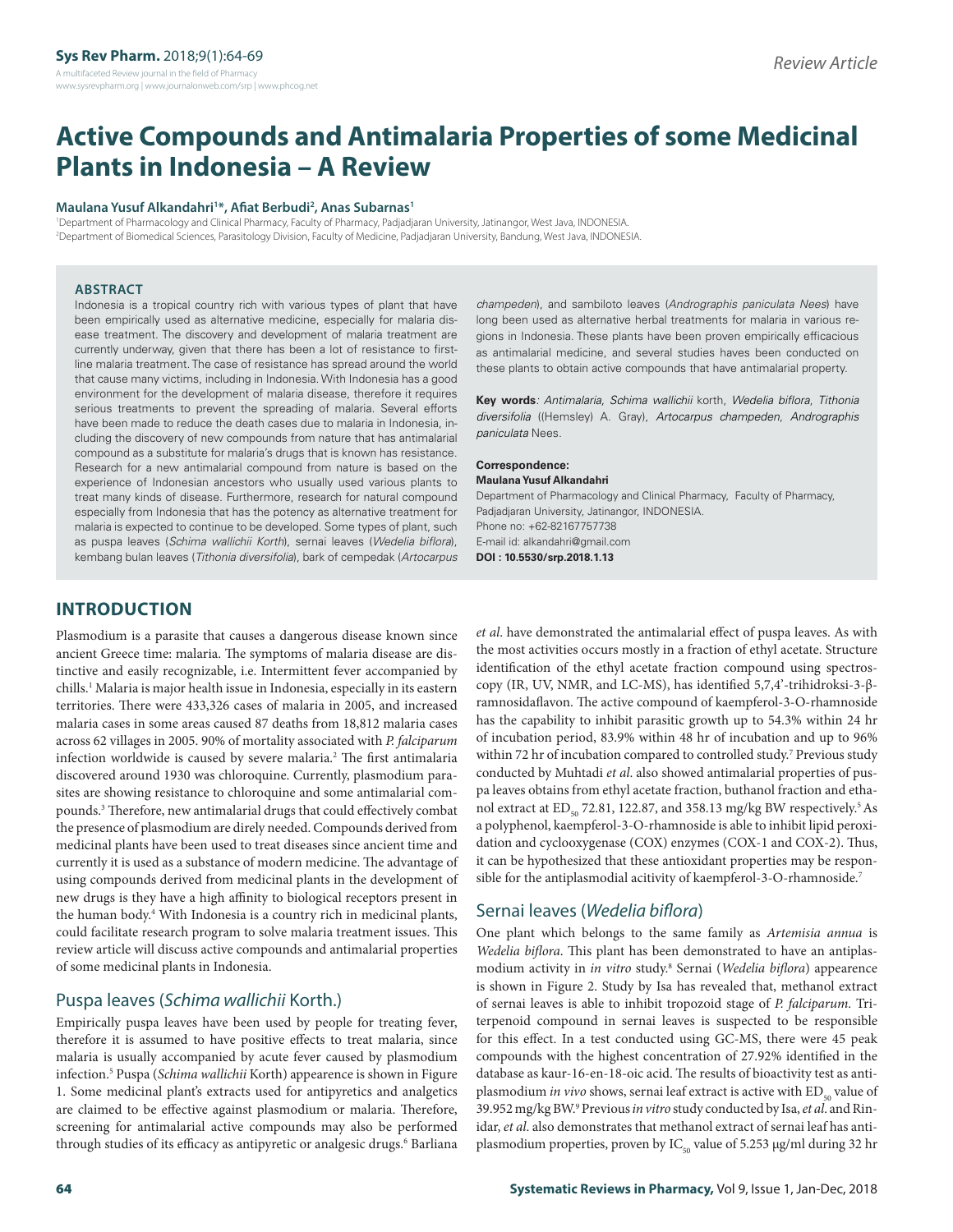#### of incubation.<sup>8,10</sup>

# Kembang bulan leaves (*Tithonia diversifolia*  (Hemley) A. Gray)

Study by Setiyanggono has demonstrated that, the extract of dried kembang bulan leaves inhibits the growth of *P. berghei* with ED<sub>50</sub> value of 214 mg/kg BW. This study also shows that higher dose of kembang bulan leaves dried extract provides higher level of *P. berghei*. 11 Previous *in vivo* study conducted by Budiarti reveales that, ethanol extract of kembang bulan leaves inhibit *P. berghei* at a dose of 40; 80; 160; and 320 mg/kg BB with  $ED_{\text{eq}}$  value of 114 mg/kg BW and  $ED_{\text{eq}}$  of 475 mg/kg BW.<sup>12</sup> Sesquiterpene lactone *tagitinin C* in the kembang bulan leaf extract has been identified as an active compound that has antiplasmodium property, that has been proven lethal to *P. falciparum* strain FCA (IC<sub>50</sub>: 0,75 µg/mL).<sup>13,14</sup> In an *in vitro* study, Afiyah has demonstrated that the ether fraction of methanol extract of kembang bulan leaves has antiplasmodium property against *P. falciparum* FCR-3 strain by its inhibition on heme polymerization.15 Basilico *et al*. reveales that the inhibitory properties of heme polymerization is actually due to one or two mechanisms, namely (1) interaction between terpenoid, phenol and sterol compounds with heme electrolysis system and, (2) compounds with hydroxyl groups which can bind to heme iron ions.14 Kembang bulan (*Tithonia diversifolia* (Hemley) A. Gray) appearence is shown in Figure 3.

#### Bark of cempedak (*Artocarpus champeden* Spreng.)

*Artocarpus champeden* (Moraceae family), also known as cempedak, is one of the plants used as a traditional medicinal herb to treat dysentry, fever and malaria.16,17,18 Cempedak (*Artocarpus champeden*) appearence is shown in Figure 4. Cempedak contains a complex mixture of various flavonoids: flavanones, flavones, 3-prenylflavones, piranoflavones,

| Table 1: IC <sub>50</sub> value of flavonoid compound from the isolated dichloro- |
|-----------------------------------------------------------------------------------|
| methane extract of cempedak bark during in vitro antimalarial test. <sup>29</sup> |

| <b>Test Materials</b> | $IC_{\scriptscriptstyle{en}}(\mu g/mL)$ | $IC_{\epsilon_0}(\mu M)$ |
|-----------------------|-----------------------------------------|--------------------------|
| Artoidonesianin E     | 26.2350                                 | 75.76                    |
| Heteroflavanon C      | 0.0006                                  | 0.001                    |
| Artoindonesianin R    | 0.5246                                  | 1.32                     |
| Artokarpon A          | 0.0066                                  | 0.12                     |
| Heterofillin          | 0.0156                                  | 0.53                     |
| Artoindonesianin A-2  | 0.4999                                  | 1.31                     |
| Sikloheterofillin     | 0.083                                   | 0.02                     |
| Artokarpon B          | 0.0800                                  | 0.18                     |
| Artonin A             | 0.2800                                  | 0.55                     |

oxepinoflavones, dihydrobenzosantone and furanodihid robenzosantone. Furthermore, this plant also contains terpenoid compound of triterpen type, namely cycloartenon, 24-methylensikloartenon, cycloeukalenol, glutinol and steroid compound of β-sitosterol.<sup>19,20,18</sup> The flavonoid compound is a secondary metabolite found in many plants antimalarial properties of this compound have been widely reported.6 The discovery and development of antimalarial drugs is expected to produce novel, potent and safe drugs for humans. Some studies has reported that bioflavonoid compounds have capability to inhibit the parasites growth via two main targets: 1) inhibit the transport of nutrients needed by parasites, to avoid membrane formation by the malaria parasite during the intraeritrositic stage, $2^{1,22}$  and 2) inhibit the hemoglobin degradation and heme detoxification to prevent malaria parasite food vacuoles.<sup>23,24,25</sup> Maximus and Wahyuni have reported that methanol extract and dichloromethane extract of cempedak bark has activity as antimalarial against *P. falciparum* 3D7 strain. 26,27 In accordance with this study, another study conducted by Nuri, *et al*. demonstrates that dichloromethane extract of cempedak bark stem also inhibits parasite growth *in vitro* with  $IC_{\epsilon_0}$ 0.14432 μg/ml. 28 Furthermore, cempedak bark has also another potential compound with antimalarial properties to be developed as an antimalarial drug.29 Study by Widyawaruyanti, *et al*. reports that the isolation of dichloromethane extract of cempedak bark shell yields 9 compounds in which two of them are new compounds. Moreover, this study examines the antimalarial property *in vitro* of the nine compounds obtained from fractionation and isolation of dichromomethane extracts of cempedak bark, followed by probit analysis to determine the  $IC_{50}$  value of each tested compound (Table 1).<sup>29</sup>

Based on the table above, it could be noticed that the heteroflavanon C compound has the lowest IC<sub>50</sub> value of 0.001  $\mu$ M, whereas artoidonesianin E compound shows the highest  $IC_{50}$  value of 75.76  $\mu$ M.<sup>29</sup> According to Widyawaruyanti, *et al*., a compound is considered effective as an antimalaria drug if it has IC<sub>50</sub> 0.001-75.3  $\mu$ M.<sup>30</sup> Based on this provision, the flavonoid compound from isolated dichloromethane extract of cempedak bark has antimalarial activity. The compound heteroflavanone C (IC<sub>50</sub> = 0.001 μM) has the highest antimalarial activity. It is reported that standard chloroquine antimalarial drugs has IC<sub>εο</sub> of 0.006 μM.<sup>31</sup> It is assumed that the presence of an isoprene chain in the C-8 position of the heteroflavanone C compound results in an increased of its antimalarial property. The presence of an isoprenal chain causes heteroflavanone C to become more non-polar and lipophilic and make heteroflavanon C capable to penetrate the parasitic cell membrane and administer its antimalarial effect. Therefore, the antimalarial property of heteroflavanon C is stronger than chloroquine, which suggests it is more potential to be developed as an antimalarial drug to replace chloroquine which is no longer effective.<sup>29</sup>

**Table 2:** Active compounds and working mechanisms of some medicinal plants that Exist in Indonesia.

| <b>Name of Plant</b>                                             | <b>Active Compound</b>     | <b>Mechanism of Action</b>                                                                                                                                             | Reference         |
|------------------------------------------------------------------|----------------------------|------------------------------------------------------------------------------------------------------------------------------------------------------------------------|-------------------|
| Puspa leaves (Schima wallichii Korth.)                           | Kaempherol-3-O-rhamnosida. | Inhibits lipid peroxidation and cyclooxygenase (COX)<br>enzymes (COX-1 and COX-2).                                                                                     |                   |
| Sernai leaves (Wedelia biflora)                                  | Kaur-16-en-18-oic acid.    | It works at tropozoid stage out of a series of<br>plasmodium growth cycles.                                                                                            | $[9]$             |
| Kembang bulan leaves (Tithonia diversifolia<br>(Hemley) A. Gray) | Tagitinin C.               | Inhibits heme polymerization.                                                                                                                                          | [14, 15]          |
| Bark of cempedak (Artocarpus champeden<br>Spreng.)               | Heteroflavanon C.          | Penetrates the parasitic cell membrane, resulting in<br>lysis.                                                                                                         | $\left[29\right]$ |
| Sambiloto leaves (Andrographis paniculata<br>Nees.               | Andrographolide.           | Disrupts the parasite's antioxidant defense system as<br>evidenced by the decrease in GSH concentration and<br>the activity of the tioredoxin reductase enzyme (TrxR). | [38, 40]          |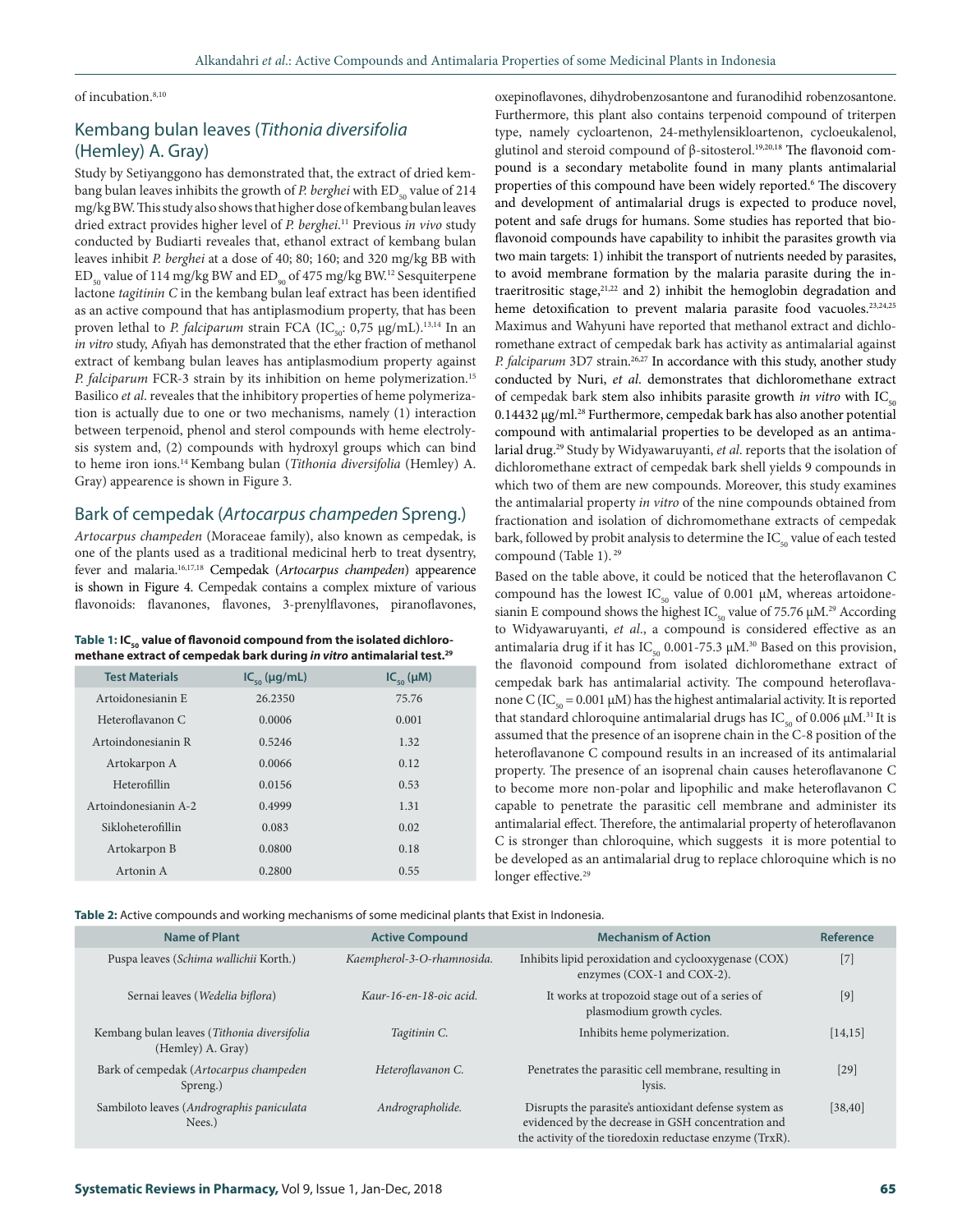

**Figure 1:** Schima wallichii Korth.<sup>41</sup>



Figure 4: Artocarpus champeden.<sup>44</sup>



**Figure 2: Wedelia biflora.**<sup>42</sup>



**Figure 3:** Tithonia diversifolia (Hemsley) A. Gray).43



**Figure 5:** Andrographis paniculata Nees.<sup>45</sup>

# Sambiloto leaves (*Andrographis paniculata* Nees.)

*Andrographis paniculata Nees*., locally known as sambiloto, is a medicinal plant that is empirically used as an antimalaria drug. Sambiloto (*Andrographis paniculata Nees*) appearence is shown in Figure 5. This plant has the main ingredient of lactone andrographolide group compound of  $\pm$ 2.5% in dried simplicia, while in ethanol extract it is equal to  $\pm$  10,69%. $^{32}$ Study by Mishra, *et al*., reveals that the sambiloto extract has an antimalarial effect on *P. falciparum in vitro* and its maximum effect is reached at concentration of 125 μg/ml.<sup>33</sup> This is in accordance with the research of Widyowati that reports the isolation of sambiloto leaf can suppress the development of *Plasmodium falciparum* at gametosit stage *in vitro*. 34 An *in vivo* study using mice by Hafid, *et al*. demonstrates the activated lactone (DTL) fraction of sambiloto leaf has an antimalarial activity with  $ED_{50}$  9.17 mg/kgBW in mice. DTL antimalarial properties in single dose (once) per oral 10 and 100 mg/kg BW in mice shows similar effect despite the dose being 10 times higher. Meanwhile, administration of DTL with divided dose (10 mg twice daily) shows stronger activity and was able to inhibit the parasites by 92.22% on average.<sup>35</sup> This research is in line with a previous study conducted by Kusumawardhani, *et al*. that demonstrates antimalarial activity of standardized sambiloto leaf extract (andrographolide level (10.82 ± 0.37)%) administration against the growth of *P. berghei in vivo* in mice as seen from ED<sub>50</sub> value of 12.2223 mg of standardized sambiloto leaf extract/Kg BW, equivalent to 1.320 mg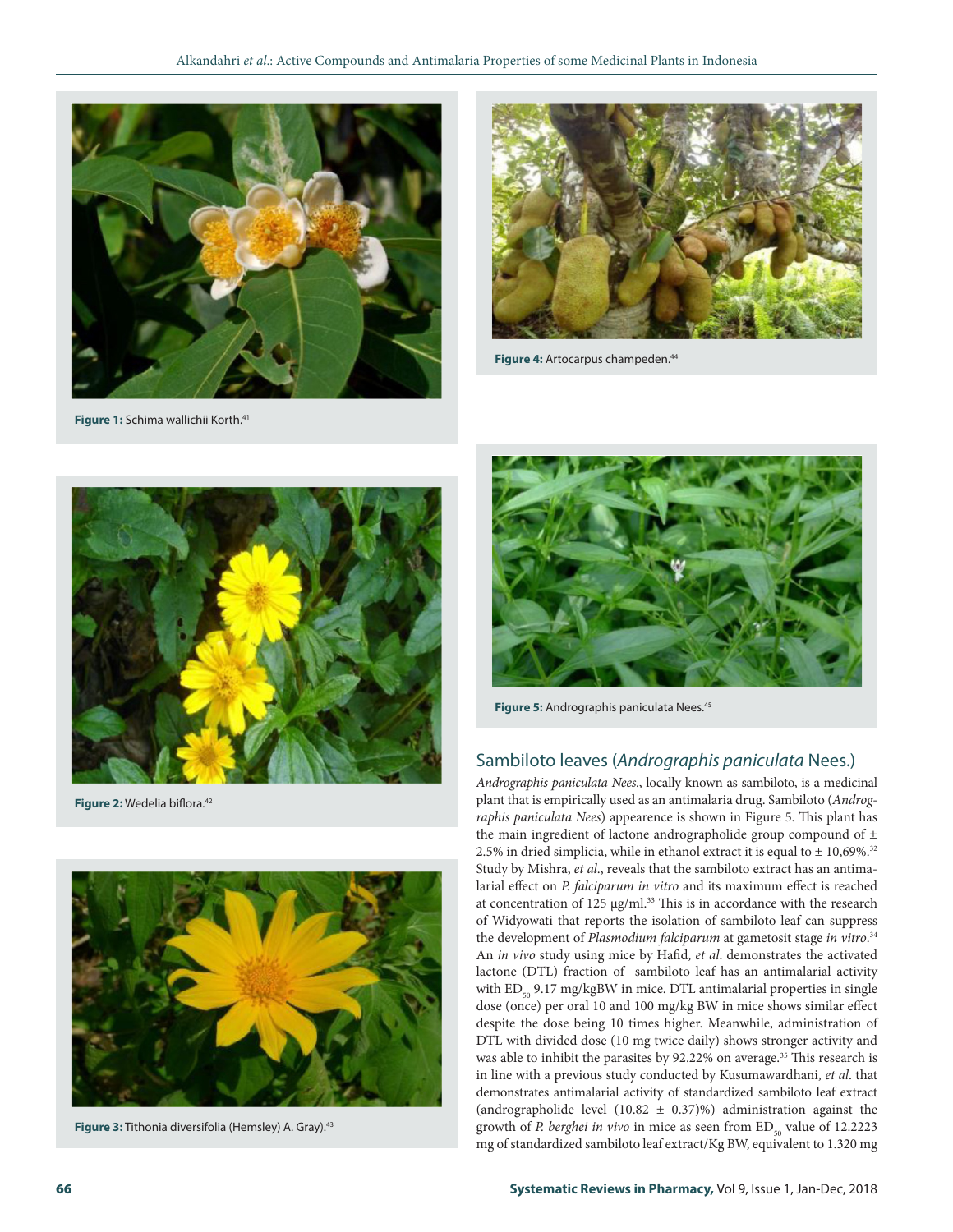

**Figure 6:** Structure of andrographolide molecules.46

of andrographolide compound.36 Meanwhile, a study by Mishra states that andrographolide synergized well with curcumin and artesunate. *In vivo*, andrographolidecurcumine has 81% higher antimalarial property than the control study and is able to prolong its life by 2-3 times.<sup>37</sup> Gudhate, *et al*. reports that there is lactone compound found in sambiloto leaf of andrographolide (Figure 6).<sup>38</sup> Andrographolide is a compound belonging to the trihidroksilactone group with its molecular formula  $\rm C_{20}H_{30}O_{5}.$ <sup>39</sup> Risdawati states that the mechanism of andrographolide produces antimalarial property by disrupting the parasite antioxidant defense system as evidenced by the decrease in GSH concentration and the activity of thioredoxin reductase enzyme (TrxR).<sup>40</sup>

#### **CONCLUSION**

Indonesia is a country that has various types of medicinal plants that have the potential properties to be developed as an alternative medicine for malaria treatment (Table 2). All these plants have been empirically proven and scientifically tested. This is inseparable from the active compounds contained in the plant that has antimalarial properties with different antimalarial work mechanism. This study on medicinal plants can hopefully be used to improve the latest malaria treatment that is now exhibiting resistance to the first-line malaria treatment.

#### **ACKNOWLEDGEMENT**

This work was funded by fundamental research grant of Padjadjaran University. We would like to thank Muhammad Ihsan Haikal for critical reading of the article manuscript.

## **CONFLICT OF INTEREST**

No conflict of interest to declare.

#### **ABBREVIATIONS USEDD**

**IR:** infra red; **UV:** ultra violet; **LC-MS:** liquid chromatography–mass spectrometry; **GC-MS:** gas chromatography–mass spectrometry; **ED50:**  median effective dose; **ED90:** 90% effective dose; **IC**<sub>50</sub>: median inhibitory concentration; **DTL:** diterpen lactone; **GSH:** glutathione; **TrxR:** thioredoxin reductase enzyme; **COX:** cyclooxygenase.

#### **REFERENCES**

- 1. Fitrianingsih SP, Supriyatna, Diantini A, Muis A. Aktivitas Antiplasmodium Ekstrak Etanol Beberapa Tanaman Obat Terhadap Mencit Yang Diinfeksi *Plasmodium berghei*. Prosiding SNaPP2010 Edisi Eksakta, Universitas Islam Bandung, Bandung. 2010;1(1):1-3.
- 2. Utami WS, Nuri, Armiyanti Y. Effect *Tithonia diversifolia* (Hemsley) A. Gray) Ethanol Extract as Antimalarial on Mice Strain Balb/C Before and After Infected by *Plasmodium berghei*. Journal of Medica Planta. 2012;1(5):56-66.
- 3. Zaid OI, Majid RA, Hasidah MS, Sabariah MN, Al-Zihiry K, Rahi S, Basir R. Antiplasmodial and Chloroquine Resistance Suppressive Effects of Embelin. Phcog Mag. 2017;13(49):48-55. DOI: 10.4103/0973-1296.203982.
- 4. Ismaila I, Linatoca AC, Mohameda M, Tokiman L. Documentation of Medicinal Plants Traditionally Used by The Jakun People of Endau-Rompin (PETA) for Treatments of Malaria-like Symptoms. Jurnal Teknologi (Sciences and Engineering). 2015;77(31):63-9.
- 5. Muhtadi, Haryoto. Uji Aktivitas Antimalaria Ekstrak Daun Tumbuhan Dadap Ayam (*Erythrina variegata* L.) dan Puspa (*Schima wallichii* Korth). Jurnal Penelitian Sains and Teknologi. 2005;6(1):14-25. http://hdl.handle.net/11617/373.
- 6. Saxena S, Jain NPDC, Bhakuni RS. Antimalarial Agents from Plant Sources. Current Science. 2003;85(9):1314-29. http://www.jstor.org/stable/24108135.
- 7. Barliana MI, Suradji EW, Abdulah R, Diantini A, Hatabu T, Shimada JN, *et al*. Antiplasmodial Properties of *Kaempferol-3-O-rhamnoside* Isolated from the Leaves of *Schima wallichii* Against Chloroquine-resistant *Plasmodium falciparum*. Biomedical Reports. 2014;2(4):579-83. https://doi.org/10.3892/br.2014.271.
- 8. Isa, Rinidar, Sugito. Antiplasmodial Activity of Sernai Leaves (*Wedelia biflora*), and Evaluation of The Kidney and Liver Function of Mice Experimentally Infected with *Plasmodium Berghei*. Jurnal Veteriner. 2012;13(2):167-15.
- 9. Isa M. Identify Chemical Compounds of *Wedelia biflora* and Test Their Bioactivity as Antiplasmodium Berghei. Medical Journal of Veterinaria. 2008;8(1):51-5.
- 10. Rinidar, Isa M, Armansyah T. Nilai *Inhibition Concentration* (IC<sub>50</sub>) Ekstrak Metanol Daun Sernai (*Wedelia biflora*) terhadap *Plasmodium falciparum* yang Diinkubasi Selama 32 dan 72 Jam. Medical Journal of Veterinaria. 2013;7(1):8-12. DOI: https://doi.org/10.21157/j.med.vet.v7i1.2908.
- 11. Setiyanggono N, Nuri, Puspitasari E. Antimalarial Activity of Dry Extract of Tithonia diversifolia leaves on *Plasmodium berghei* Infected Mice. E-Jurnal Pustaka Kesehatan. 2014;2(1):100-4.
- 12. Budiarti C. Uji Aktivitas Antimalaria Ekstrak Etanol Daun Kembang Bulan *(Tithonia diversifolia)* secara *in vivo*. Skripsi, Fakultas Kedokteran, Universitas Jember. 2011.
- 13. Silva AM, Ferreira NL, Oliveira AE, Borges LL, Conceição EC. Comparison of Ultrasound-assisted Extraction and Dynamic Maceration over Content of Tagitinin C Obtained from *Tithonia diversifolia* (Hemsl.) A. Gray Leaves using Factorial Design. Phcog Mag. 2017;13(50):270-4. DOI: 10.4103/0973-1296.204555.
- 14. Basilico N, Pagani E, Monti D, Olliaro P, Taramelli D. A Microtire-based Method for Measuring the Haem Polymerization Inhibitory Avtivity (HPIA) of Antimaralial Drugs. Journal of Antimicrobial Chemotheraphy. 1998;42(1):55-60. https:// www.ncbi.nlm.nih.gov/pubmed/9700528.
- 15. Afiyah R. Aktivitas antiplasmodium Fraksi Larut Eter Ekstrak Metanol Daun Kembang Bulan (*Tithonia diversifolia* (Hemsley) A. Gray) pada *Plasmodium falciparum* secara *in vitro*. Thesis, Penelitian Prodi Kedokteran Dasar dan Biomedis, Universitas Gajah Mada, Yogyakarta. 2007.
- 16. Iwasaki T, Ogata Y. Medicinal Herbs Index in Medicinal Herbs Index in Indonesia, 2nd ed. Indonesia: PT. Eisai. 1995.
- 17. Hakim EH, Marlina EE, Mujahidin D, Achmad SA, Ghisalberti EL, Makmur L. Artokarpin dan Heteroflavanon-A, Dua Senyawa Flavonoid Bioaktif dari *Artocarpus champeden*. PROC. ITB. 1998;30(1):31-6.
- 18. Hakim EH, Achmad SA, Juliawaty LD, Makmur L, Syah YM, Aimi N, *et al*. Prenylated Flavonoids and Related Compounds of The Indonesian Artocarpus (Moraceae). J Nat Med. 2007;61(2):229. https://doi.org/10.1007/s11418-006-0106-7.
- 19. Syah YM, Ahmad SA, Ghisalberti EL, Hakim EH, Makmur L, Mujahidin D. Artoindonesianin Q-T, Four Isoprenylated Flavones from *Artocarpus champeden* Spreng. (Moraceae). J Phytochem. 2002;61(8):949-53.
- 20. Achmad SA. Empat Puluh Tahun Dalam Kimia Organik Bahan Alam Tumbuh-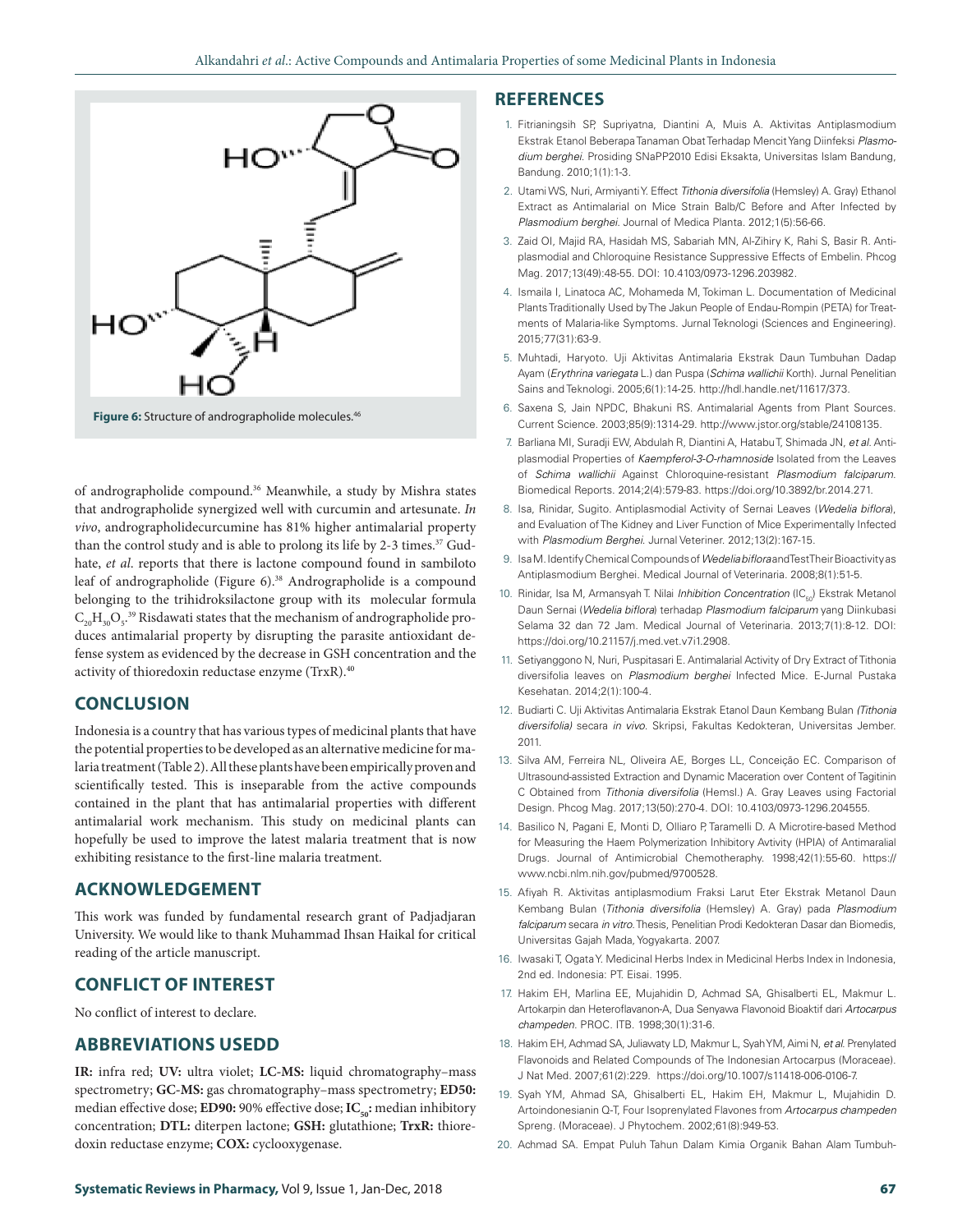Tumbuhan Tropika Indonesia: Rekoleksi dan Prospek. Bull Soc Nat Prod Chem. 2004;4:35-45.

- 21. Adesegun SA, Orabueze CI, Coker HAB. Antimalarial and Antioxidant Potentials of Extract and Fractions of Aerial Part of *Borreria ocymoides* DC (Rubiaceae). Phcog J. 2017;9(4):534-40. Doi: 10.5530/pj.2017.4.86.
- 22. Howard R, Lyon J, Uni S, Saul A, Aley S, Klotz F, *et al*. Transport of a Mr Approximately 300,000 *Plasmodium falciparum* Protein (Pf EMP 2) from the Intraerythrocytic Asexual Parasite to the Cytoplasmic Face of the Host Cell Membrane. Journal of Cell Biology. 1987;104(5):1269-80.
- 23. Biagini GA, Bray PG, Spiller DG, White MR, Ward SA. The Digestive Food Vacuole of the Malaria Parasite is a Dynamic Intracellular Ca<sup>2+</sup> Store. Journal of Biological Chemistry. 2003;278(30):27910-5. Doi: 10.1074/jbc.M304193200.
- 24. Frolich S, Schuberth C, Bienzle U, Siems KJ. *In Vitro* Antiplasmodial Activity of Prenylated Chalcone Derivatives of Hops (*Humulus lupulus*) and Their Interaction with Haemin. J Antimicro Chemother. 2005;55(6):883-7. https://doi. org/10.1093/jac/dki099.
- 25. Bilia AR, Melilo de Malgalhaes P, Berganzi MC, Vincieri FF. Simultaneous Analysis of Artemisinin and Flavonoids of Several Extract of *Artimisia annua* L. Obtained from a Commercial Sample and Selected Cultivar. J Phytomed. 2006;13(7):487-93. Doi:10.1016/j.phymed.2006.01.008; PMid:16488585.
- 26. Maximus MT, Gunawan, Nindatu M, Widyawaruyanti A, Zaini NC, Dachlan YP, *et al*. Aktivitas Antimalaria Ekstrak Metanol, Fraksi dan Isolat-isolat dari Kulit Batang Cempedak (*Artocarpus champeden* Spreng.). Majalah Farmasi Airlangga. 2005;5(3).
- 27. Wahyuni TS, Widyawaruyanti A. The Effect of Antimalarial Active Isolate from *Arthocarpus champeden* on *Plasmodium falciparum* Infected Erythrocyte. J Penelit Med. Eksakta. 2009;8(2):89-93.
- 28. Nuri, Dachlan YP, Zaini NC, Santosa MH, Widyawaruyanti A, Sjafruddin. Aktivitas Antimalaria Ekstrak Diklorometana dari Kulit Batang *Artocarpus champeden* pada Kultur *Plasmodium falciparum*. Majalah Farmasi Airlangga. 2005;5(3).
- 29. Widyawaruyanti A, Zaini NC, Syafruddin. Antimalarial Activity and Mechanism of Action of Flavonoid Compounds Isolated from *Artocarpus champeden* Spreng Stembark. JBP. 2011;13(2):67-77.
- 30. Widyawaruyanti A, Subehan, Kalauni SK, Awale S, Nindatu M, Zaini NC, *et al*. New Prenylated Flavones from *Artocarpus champeden*, and Their Antimalarial Activity in vitro. J Nat Med. 2007;61(4):410-3. DOI 10.1007/s11418-007-0153-8.
- 31. Nuri. Aktivitas Atimalaria Isolat yang Berasal dari Ekstrak Diklorometana Kulit Batang (*Artocarpus champeden* Spreng.) secara *in vitro*. Thesis, e-Unair Repository.

Kaempherol-3-O

rhamnosida

Kaur-16-en-18-oic

acio

Tagitinin C

Heteroflavanon C

Andrographolide

Universitas Airlangga, Surabaya. 2006.

- 32. Resi EM. Effect of Antimalaria Herbal Sambiloto (*Andrographis paniculata* Nees.) On Morphology Changes of Development and Parasite *Plasmodium falciparum*. Jurnal Info Kesehatan. 2014;12(1):661-9.
- 33. Mishra K, Dash AP, Swain BK, Dey N. Anti-malarial Activities of *Andrographis paniculata* and *Hedyotis corymbosa* Extracts and Their Combination with Curcumin. Malaria Journal. 2009;8(1):26. Doi:10.1186/1475-2875-8-26.
- 34. Widyowati R, Santa IGP, Rahman A, Tantular I, Widyawaruyanti A. Uji *in vitro* Aktivitas Antimalaria Isolat dari *Andrographis paniculata* Terhadap *Plasmodium falciparum* pada Stadium Gametosit. Majalah Farmasi Airlangga. 2003;3(3):99-102.
- 35. Hafid AF, Tantular I, Dachliyati L, Santoso MH. Pengembangan Fitofarmaka Obat Malaria dari Fraksi Diterpen Lakton Herba Sambiloto (*Andrographis paniculata* Nees.). E-Unair Repository. Universitas Airlangga, Surabaya. 2009.
- 36. Kusumawardhani D, Widyawaruyanti A, Kusumawati I. Efek Antimalaria Ekstrak Sambiloto Terstandar (Parameter Kadar Andrografolida) pada Mencit Terinfeksi *Plasmodium berghei*. Majalah Farmasi Airlangga. 2005;5(1):25-9.
- 37. Mishra K, Dash AP, Dey N. Andrographolide: Anovel Antimalarial Diterpene Lactone Compound from *Andrographis paniculata* and Its Interaction with Curcumin and Artesunate. Journal of Tropical Medicine. 2011;1-6. http://dx.doi. org/10.1155/2011/579518.
- 38. Gudhate PP, Lokhande DP, Dhumal KN. Role of Plant Growth Regulators for Improving Andrographolide in *Andrographis Paniculata*. Phcog Mag. 2009;5(19):249-53. http://www.phcog.com/text.asp?2009/5/19/249/58168.
- 39. Ratnani RD, Hartati I, Kurniasari L. Potensi Produksi Andrographolide dari Sambiloto (*Andrographis paniculata* Nees.) Melalui Proses Ekstraksi Hidrotropi. Momentum. 2012;8(1):6-10. https://publikasiilmiah.unwahas.ac.id/index.php/ MOMENTUM/article/view/279.
- 40. Risdawati. The Mechanism of Action of Andrographolide a Compound of Sambiloto (*Andrographis paniculata* Nees.) as an Antimalarial Drug Study on Oxidative Stress of *Plasmodium berghei* ANKA. Disertasi, Program Doktoral, Universitas Indonesia, Depok. 2014. www.lontar.ui.ac.id.
- 41. https://en.wikipedia.org/wiki/Schima\_wallichii. March 16th 2018.
- 42. https://id.wikipedia.org/wiki/Wedelia. March 16th 2018.
- 43. https://en.wikipedia.org/wiki/Tithonia\_diversifolia. March 16th 2018.
- 44. https://id.wikipedia.org/wiki/Cempedak. March 16th 2018.
- 45. https://id.wikipedia.org/wiki/Sambiloto. March 16th 2018.
- 46. https://pubchem.ncbi.nlm.nih.gov/compound/Andrographolide#section=Top. March 16th 2018.

- Indonesia has various types of plants that have activity as an antimalarial agent.
- *• Schima wallichii, Wedelia biflora, Tithonia diversifolia, Artocarpus champeden, Andrographis paniculata* Nees are widely used as traditional medicine in Indonesia to treat malaria.
- These plants have been proven empirically and scientifically to combat malaria.
- The active compound in each plant has been identified against malaria via different mechanisms.

# **ABOUT AUTHORS**



Antimalaria

**Maulana Yusuf Alkandahri, S.Farm:** is a Postgraduate Student in the Department of Pharmacology and Clinical Pharmacy, Faculty of Pharmacy, Padjadjaran University, Indonesia.

#### **GRAPHICAL ABSTRACT SUMMARY**

Schima

wallichii Korth

Wedelia biflora

Tithonia diversifolia<br>(Hemslev) A. Grav

Artocarpus

champeden

Andrographis paniculata Nees